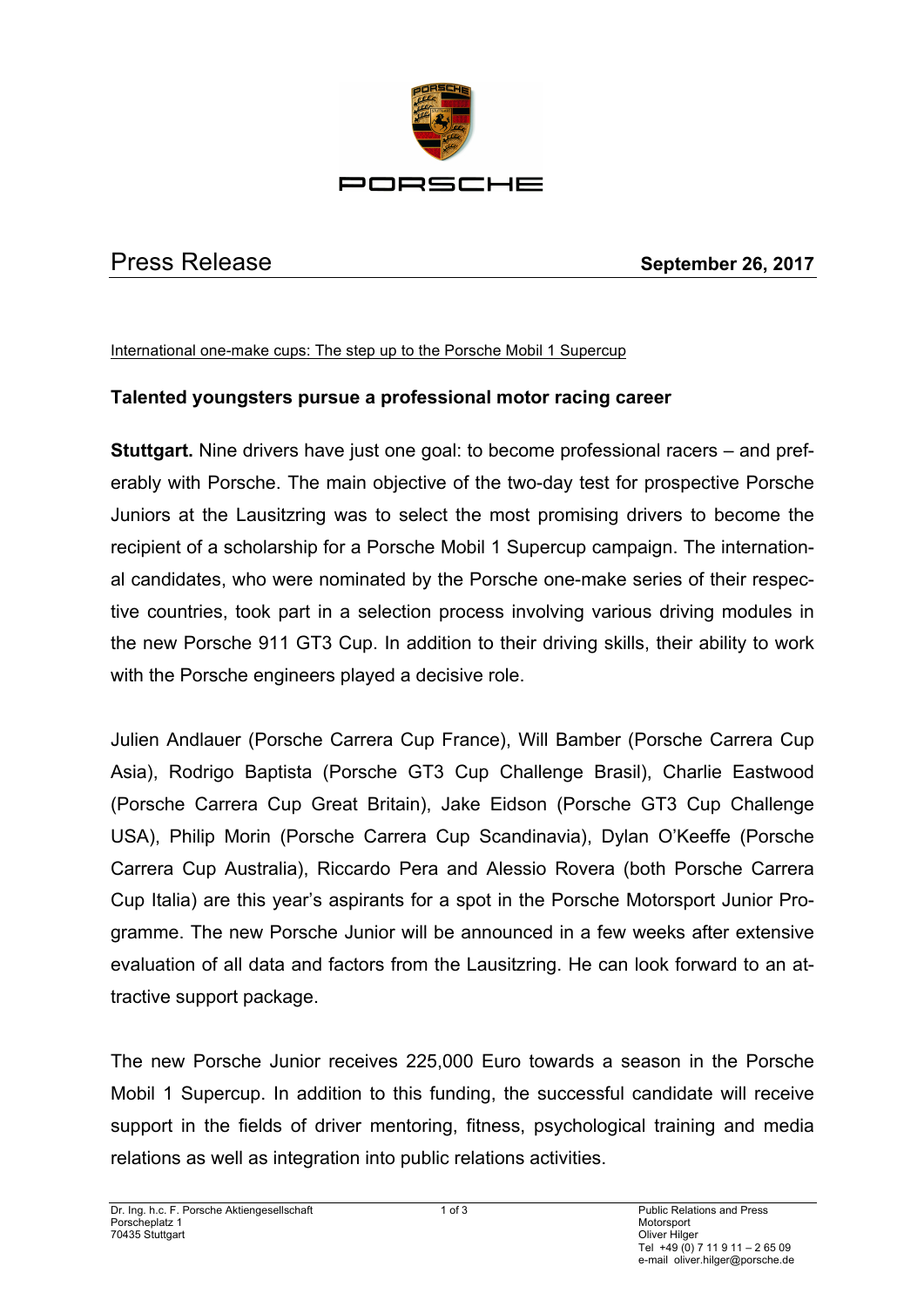Flying the flag for Italy is the young 18-year-old Riccardo Pera from Lucca and 22 year-old Alessio Rovera from Varese. With two race weekends left on the Porsche Carrera Cup Italia calendar, the pair currently ranks first and second respectively. Porsche Carrera Cup Australia has nominated Dylan O'Keeffe. The 19-year-old from Down Under sits fifth in the championship and travelled from his home in Melbourne to take part in the shootout on the Lausitzring. Philip Morin is 21 years old and comes from the Swedish town of Lulea. He represents Porsche Carrera Cup Scandinavia in which he currently ranks fifth. Jake Eidson contests this year's Porsche GT3 Cup Challenge USA and at the moment holds the lead. The 22-year-old American lives in Littleton/Colorado.

Charlie Eastwood was put forward by Porsche Carrera Cup Great Britain, where he ranks first in the overall classification. Eastwood is 22 years old and was born in Ireland. Nominated by Porsche GT3 Cup Challenge Brasil, Rodrigo Baptista received an invitation to attend the shootout. The 21-year-old Brazilian has one race weekend left in his series and currently lies in second place. The New Zealander Will Bamber studied product design and decided to follow in the footsteps of his older brother Earl. Earl Bamber won the Porsche Mobil 1 Supercup in 2014 and has scored two victories at Le Mans. His 23-year-old brother lives in Kuala Lumpur and contests the Porsche Carrera Cup Asia. With three rounds to contest, Will Bamber is sitting in third place. At 18 years of age, Julien Andlauer is the youngest participant in the shootout. He lives in Sainte-Foy-lès-Lyon and is the current leader of the Porsche Carrera Cup France after clinching five wins from seven races.

"Once again we have a very talented driver line-up this year. I'm impressed at how local markets are playing an active role in the one-make race series and are sending top-quality drivers from their national youth development programmes to take part in our junior shootout," says Jennifer Biela-Moll, head of the Porsche Motorsport Junior Programme.

Vimeo Link: https://vimeo.com/235542962